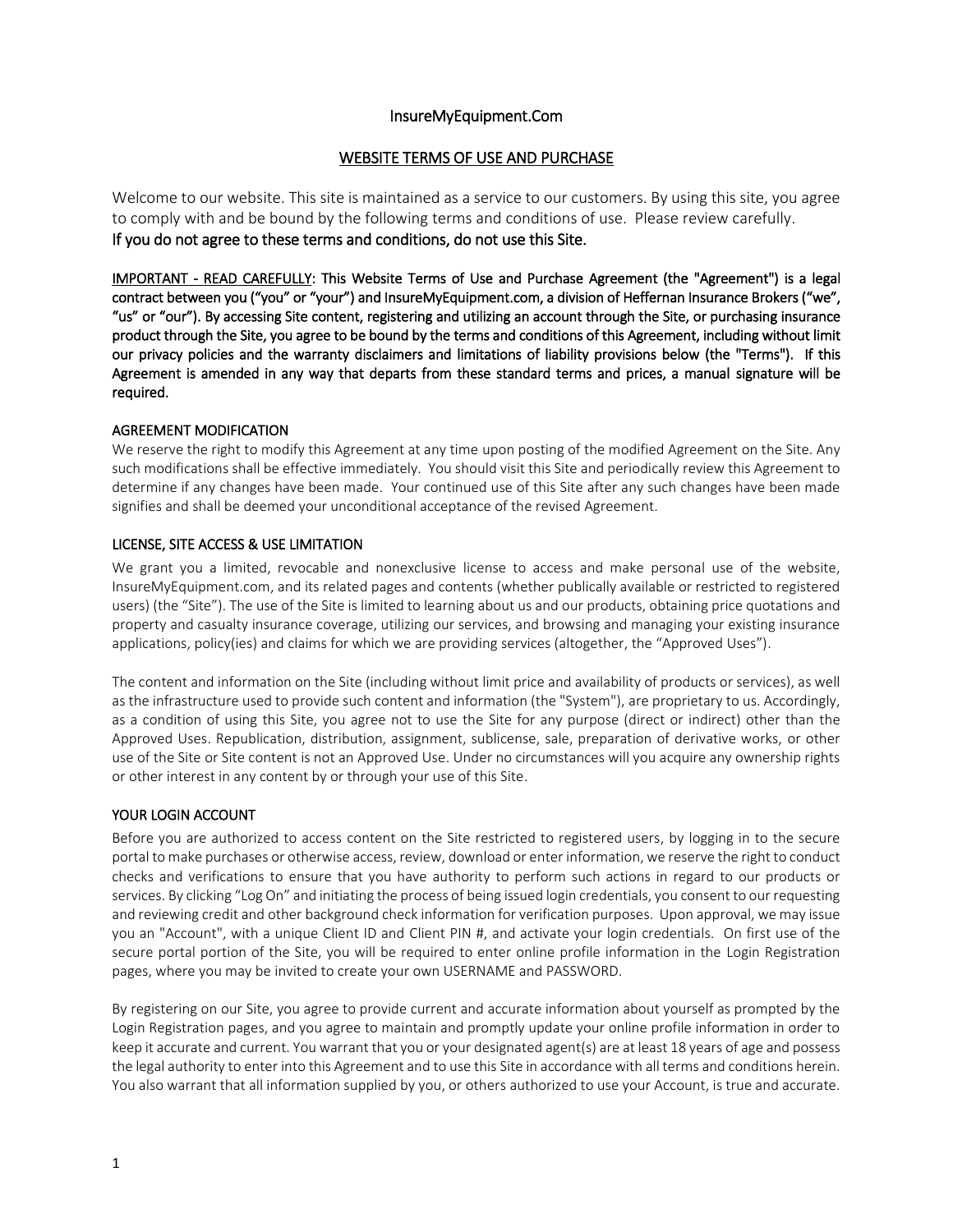You are responsible for maintaining the confidentiality of your Account details and login credentials, and for maintaining the secrecy of your Account password and restricting access to solely yourself and your designated agent(s). You agree to accept responsibility for all activities that occur under your Account (whether or not performed with your express consent). You agree to (a) immediately notify us of any unauthorized use of your Account, and (b) ensure that you properly exit from your Site session at the end of each visit.

# ELECTRONIC ORDERS

In order to assure that all electronic transactions conducted while using our Site are legally valid and enforceable, as a result of the use of available electronic ordering technologies for the mutual benefit of the parties, you agree to any and all of the following.

- (a) You and we each may electronically transmit to, or receive from, the other party orders, confirmations, claim and other product-related transaction information (collectively "Documents") utilizing the System.
- (b) You and we each will each use proper security procedures reasonably sufficient to ensure that all transmissions of Documents are authorized and to protect all personal and business records and data from improper access.
- (c) You and we each adopt as our respective signatures your and our Sender Identification which is to be affixed to or contained in each Document transmitted by such party ("Signature(s)"). You and we each agree that the respective Signature affixed to or contained in any transmitted Document shall be sufficient to verify that such party originated the Document.
- (d) You and we each will use the security procedures required pursuant to these Terms & Conditions to protect the confidentiality of our Signatures.
- (e) Documents shall not be deemed to have been properly received by us, and no Document shall give rise to any obligation for us, until accessible to us on the computer we use for receipt of Documents hereunder. Documents shall be deemed to be properly received by you, giving rise to any related obligation for you, immediately upon posting to either the public pages, or your secure content, on the Site.
- (f) If any properly transmitted Document is received in an unintelligible, incorrect or garbled form, the receiving party shall, as reasonably possible, promptly notify the sending party, to the attention of the specific originating party if identifiable from such Document, in a reasonable manner. Any Document properly transmitted pursuant to this Agreement shall be considered, in connection with any transaction, to be a "writing" or "in writing". Any such Document when containing or to which there is affixed a Signature ("Signed Document") shall be deemed for all purposes to have been "signed" and to constitute an "original" when printed from electronic files or records established and maintained in the normal course of business, and the parties agree not to contest the validity or enforceability of such Signed Documents under the provisions of any applicable law relating to requirements for agreements to be written or signed by the parties to be bound thereby. Signed Documents, if introduced as evidence on paper in any judicial, arbitration, mediation or administrative proceedings, will be admissible as between the parties to the same extent and under the same conditions as other business records originated and maintained in documentary form. Neither party shall contest the admissibility of copies of Signed Documents under either the business records exception to the hearsay rule, or the best evidence rule, on the basis that the Signed Documents were not originated or maintained in any other documentary form.

# ELECTRONIC COMMUNICATIONS / NOTICES: IN GENERAL

Consent. When you visit our Site or send e-mails to us, you are communicating with us electronically. You consent to receive communications from us electronically. We will communicate with you by e-mail, to the email address identified by you in your then-current Site profile information, or by posting notices on the Site (your "Electronic Address"). You agree that all agreements, notices, disclosures and other communications that we provide to you electronically satisfy any legal requirement that such communications be in writing. Except where otherwise specifically communicated to you herein or in other communication from us, our Electronic Address includes email to [InsureMyEquipment@HeffIns.com](mailto:InsureMyEquipment@HeffIns.com) and submissions entered through the Site that contain sufficient information to identify you, the date and purpose of your communication, and your specific content.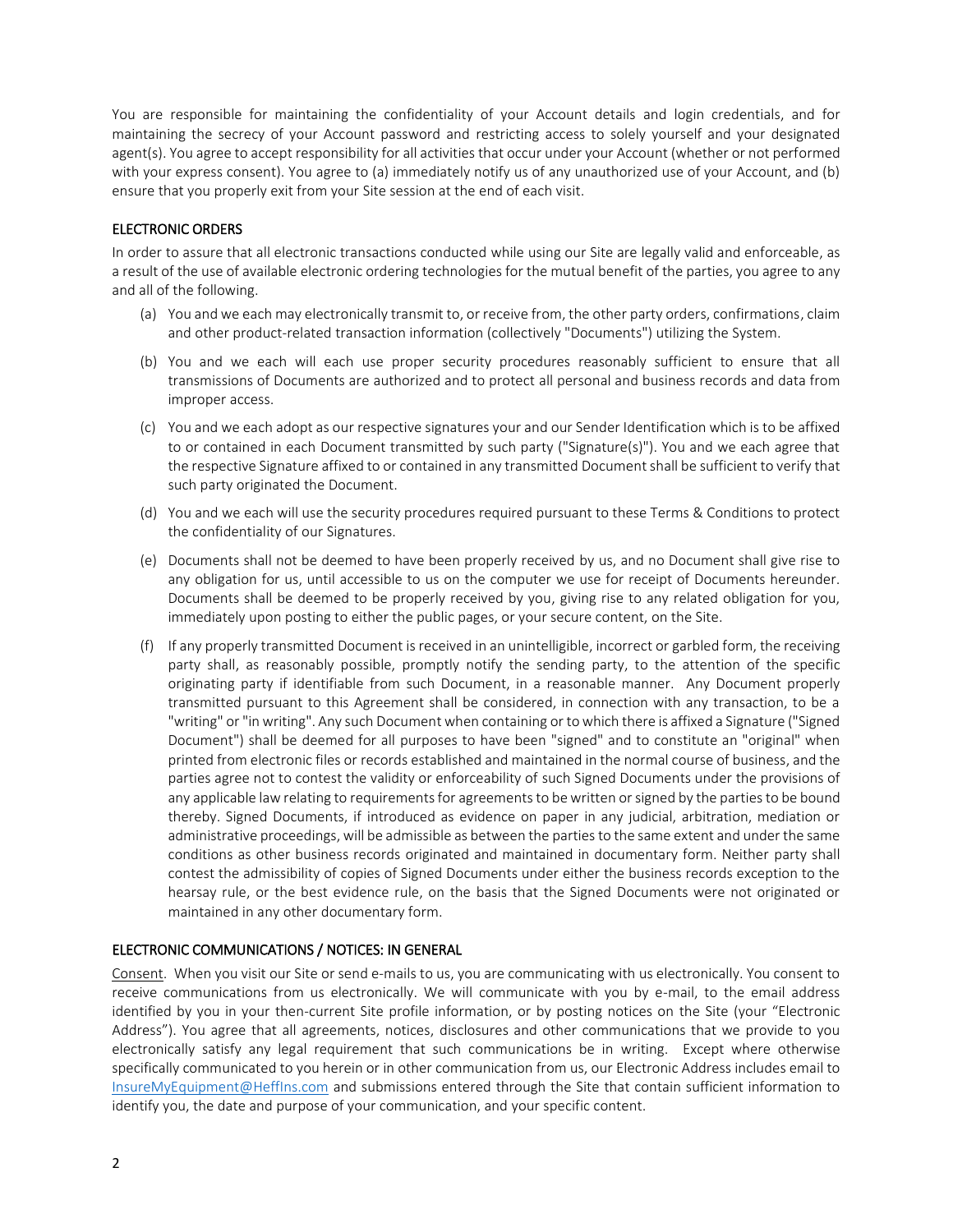Notices. Any notice, submission, order or other document given by you or us under this Agreement must be in writing and shall be deemed effectively given upon (a) submission to the Receiving Party's Electronic Address, or (b) deposit by pre-paid post in the U.S. mail or with a delivery service provider addressed to the location indicated on recipient's then-current Site profile information ("Physical Address"). Such communications will be deemed received by the other Party when (a) actually delivered, or (b) 24 hours after electronic transmittal, or (c) 5 days after physical mailing, whichever occurs earliest. If the deadline for physical delivery occurs on a Sunday or federal holiday, notice will be deemed to have been duly given on the next business day.

Your Information. By submitting information to us on the Site or by mail, unless we indicate otherwise, you grant us a nonexclusive, royalty-free, perpetual, irrevocable right to use, reproduce, distribute, and display such information with our affiliates, agents and vendors for the purpose of providing insurance coverage quotations, information, products and services to you. We also reserve the right, and you authorize us, to use and assign all information regarding site uses by you and all information provided by you in any manner consistent with our Privacy Policy. You represent and warrant that (i) you own or otherwise control all of the rights to the information you submit; (ii) the information you submit is true, complete and accurate; (iii) use of the information you supply does not violate this Agreement, infringe on the intellectual property or other rights of others, or cause injury to any person or entity; and (iv) does not contain any malicious code, virus, software or other content that could harm us or others. You agree to indemnify and hold harmless us and our affiliates, and our respective partners, agents and employees, for any and all liability, loss, claim and expense, including reasonable attorney's fees, related to your violation of this Agreement or use of the Site. We take no responsibility and assume no liability for any information posted by you or any third party on the Site.

# NOTICES / ELECTRONIC COMMUNICATIONS: CLAIMS HANDLING

To report an insurance claim, please contact our office immediately:

- To report a claim at any time, you can click on "Submit a Claim" on the online dashboard for your Account; or you can contact us a[t InsureMyEquipment@Heffins.com.](file://///hgprofile.hg/home/hibwc/sheryll/SL%20-%20P%20Drive%20Materials/!%20HIB%20PROJECTS/Misc%20AGMTS/InsureMyEquipment.com/InsureMyEquipment@Heffins.com)
- You can also contact us during regular business hours (Monday Friday, 8:00 AM to 5:30 PM Pacific Time) by phone at 213-785-6929. Please note that you cannot report a claim via voicemail.

# NOTICES/ELECTRONIC COMMUNICATIONS: WITHDRAWAL OF CONSENT

Consent. In spite of our mutual intention to transact business electronically, there may be circumstances in which either you or we desire or need to withdraw our consent to do so. If you wish to withdraw your consent to transact business electronically with us, you may notify us of your decision either electronically or by post, as addressed above. Your withdrawal of consent is only effective, however, when you are sent an electronic or land delivery receipt from us. You are responsible for filing or keeping track of your records, and it is your responsibility to archive such information in your own storage location. We are not responsible for archiving of materials on the Site, except as required by law, and may change information access and storage periods and standards at our sole discretion.

Email Delivery Failure. In the event that we receive notification that your e-mail system is not receiving or accepting incoming messages, we will attempt to deliver your information two (2) additional times, two (2) or more days apart. If the third attempt to deliver the information to you fails, we may assume that you have withdrawn your consent to receive information electronically. If we receive notification that your e-mail address is inactive or does not exist, we will (a) take reasonable steps to verify that we are using the email address you provided; and (b) email the information to an alternate e-mail address, if you have provided such. If, after these steps, we are unsuccessful in sending email to the e-mail address(es) you have provided, we will deem you to have withdrawn your consent to receive information from us electronically. Once such consent is deemed withdrawn, we will provide all future information to you in hard copy form, mailed to the street address you have provided to us. You are responsible for checking your junk, bulk, or spam mail at all times. We are not responsible or liable for failing to deliver a document via email if an email was not received by you as a result of spam guard software or other delivery block on your account or equipment.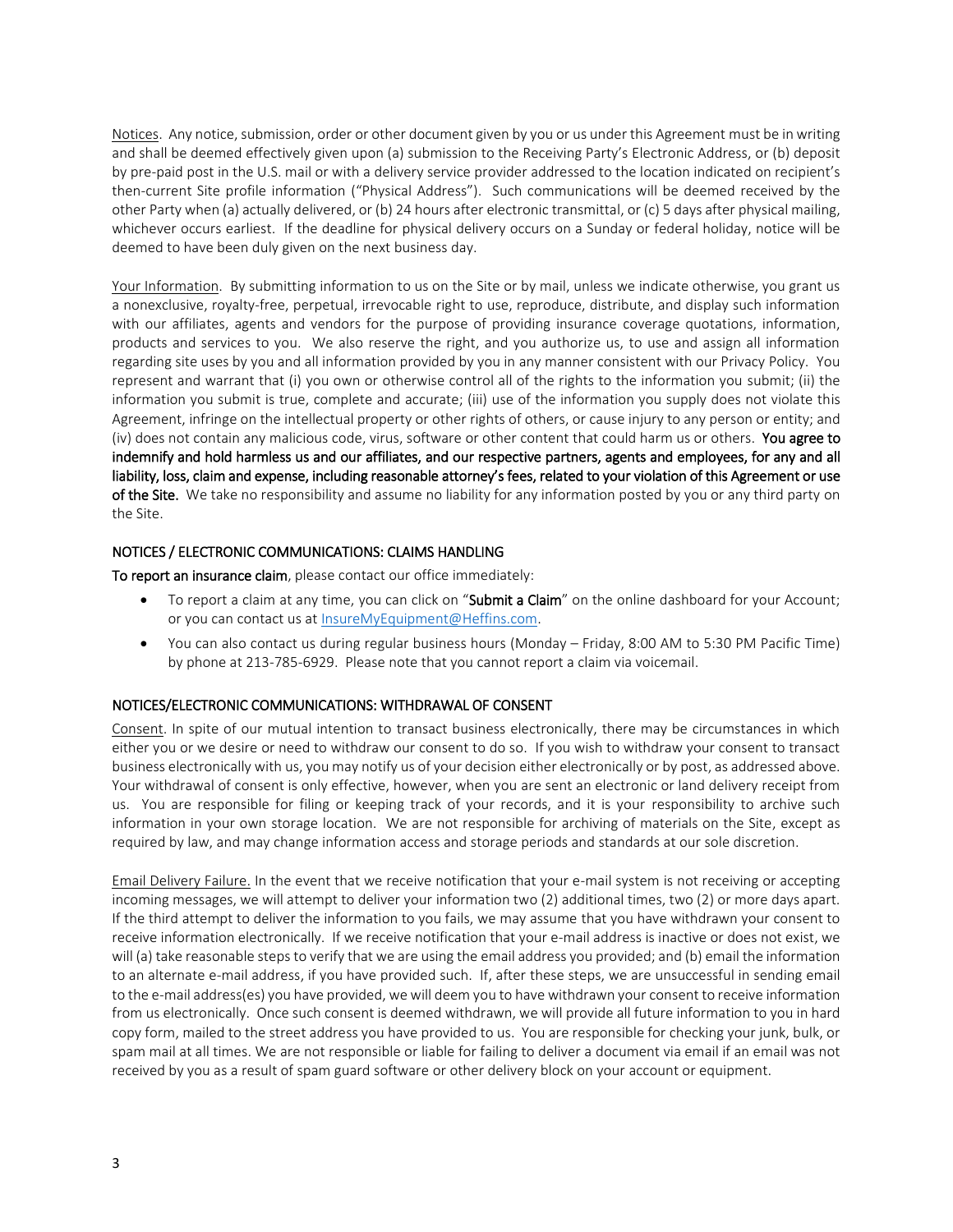Renewing Consent. To reinitiate electronic communications with us, you must provide us with a new consent to again receive information from us electronically. We are not responsible for your failure to receive records or communications electronically due to a changed, cancelled or otherwise inactive electronic address unless you notify us at least fifteen (15) days prior to the change or deactivation of such address and provide us a valid alternative electronic notification address.

Mailed Copy. Upon your request and for a fee of twenty-five dollars (\$25), we will send you copies of your pertinent records from the Site, mailed to the street address you provided us in your Site profile.

# PAYMENT TERMS AND CONDITIONS

Electronic Payment. To automate payments required for use of this Site, we offer the convenience of secure transaction by means of Electronic Funds Transfer (EFT). If you need to make other payment arrangements, please contact our office at 213-785-6929 or email us at InsureMyEquipment@Heffins.com.

If your payment method fails or your account is past due, subject to Order or performance status, we may variously:

- (a) terminate or suspend your Account and access rights;
- (b) cancel Preliminary Orders;
- (c) cancel Confirmed Orders and return your monies subject to cancellation charges; and
- (d) commence collection mechanisms to collect fees owed (including retaining collection agencies, legal counsel).

## BROKER APPOINTMENT / SERVICE FEE AGREEMENT

When you complete the purchase of insurance for your equipment, you will have appointed us (through our Professional Practice group) as your broker of record for this insurance coverage. This appointment is effective upon the inception date of your insurance policy and will remain in effect throughout the policy term. We may receive commission from the insurer for placing your insurance coverage. In addition, in consideration for services we make available to you, including without limit, Sponsored Educational Seminars, Market Search for Competitive Pricing, Brochures, Informative Mailings, Website Support, Advertising, Insurance Summaries, Contract Review, Claims Management, Loss Prevention & Risk Management, we are charging a fee. You hereby acknowledge that this fee has been disclosed to you, and you agree to pay the fee as follows: 1) You will pay Heffernan Insurance Brokers a \$90 fee, and 2) this fee is fully earned and non-refundable.

## PRIVACY POLICIES

This Agreement also incorporates our Privacy Policies. By using our Site, you consent to the collection and use of this information in the manner we describe. This link to Privacy Policies provides an explanation about our online information practices.

INTENDED AUDIENCE. This website is for adults only and is not designed or intended for children under age 13.

## NO UNLAWFUL OR PROHIBITED USE

As a condition of your use of this Site, you warrant that you will not use this Site for any purpose that is unlawful or prohibited by these terms, conditions, and notices.

When using the Site, you may not upload or transmit content that is illegal, obscene, threatening, defamatory, invasive of privacy, infringing of intellectual property rights, or otherwise injurious to third parties or objectionable, nor may such content consist of or contain software viruses. You may not use a false e-mail address, impersonate any person or entity, or otherwise mislead as to the origin information you provide.

While you may make copies of Documents that are necessary and useful for your insurance records, you agree not to modify, copy, distribute, transmit, display, perform, reproduce, publish, license, create derivative works from, transfer, or sell or re-sell any information, insurance products or services obtained from this Site.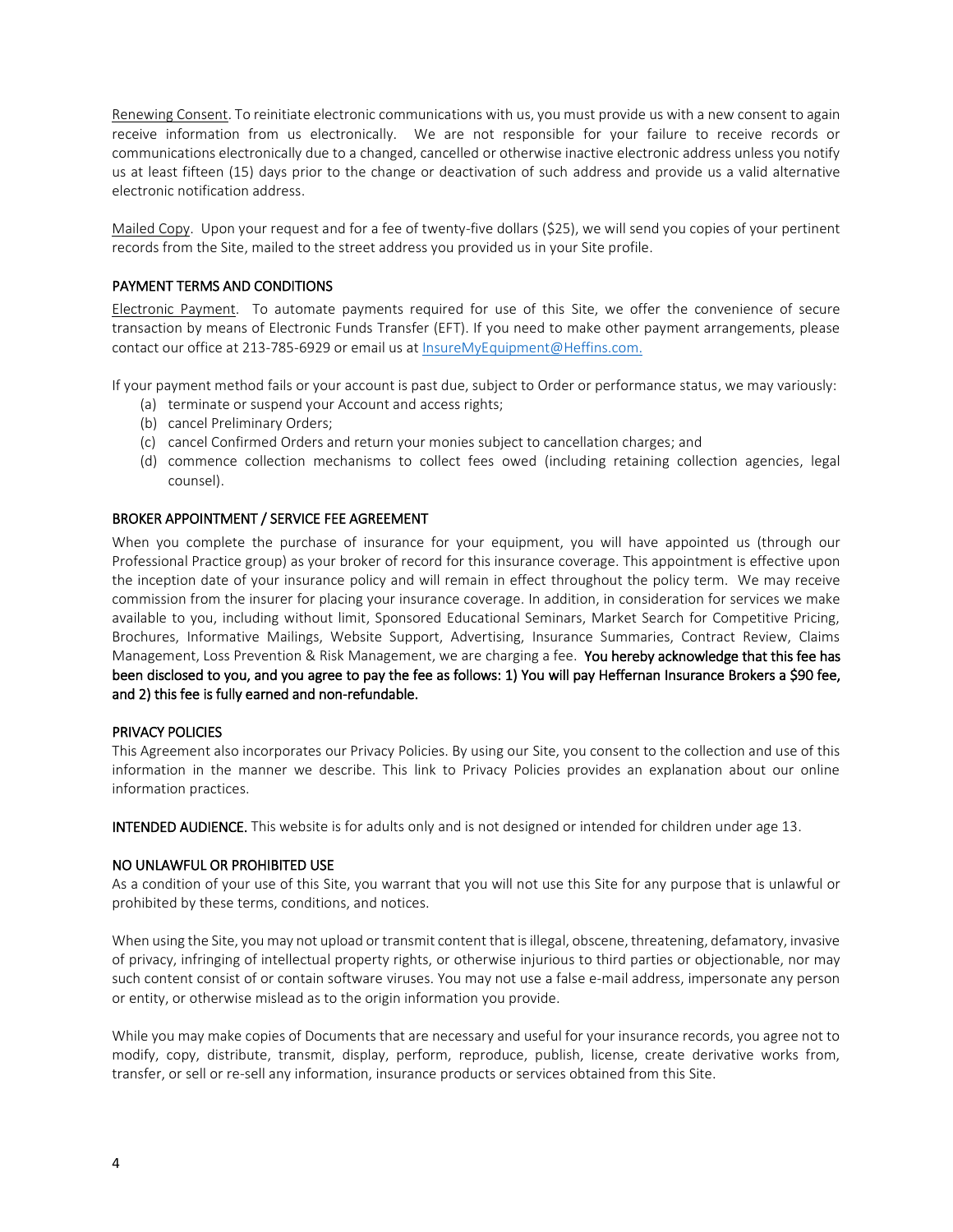In addition, you agree not to:

- (a) access, monitor or copy any content or information of this Site using any data mining, robots, spiders, scrapers or similar data gathering and extraction tools. or any manual process for any purpose without our express written permission;
- (b) violate the restrictions in any robot exclusion headers on this Site or bypass or circumvent other measures employed to prevent or limit access to this Site;
- (c) take any action that imposes, or may impose, in our discretion, an unreasonable or disproportionately large load on our infrastructure; or
- (d) deep-link to any portion of this Site (including, without limitation, the purchase path for any equipment or services) for any purpose without our express written permission.

Any unauthorized use terminates the permission or license we have granted you for Site access and use.

## DISCLAIMER; LIMITATION OF LIABILITY

The Site may occasionally experience temporary outages during which you or other users will not be able to login, view or operate the Site. We do not warrant that the Site, its servers, or our e-mail are free of viruses or other harmful components. USE OF THIS SITE IS PROVIDED ON AN "AS IS", "AS AVAILABLE" BASIS. YOU AGREE THAT USE OF THIS SITE IS AT YOUR SOLE RISK. INSUREMYEQUIPMENT.COM AND HEFFERNAN INSURANCE BROKERS DISCLAIMS ALL WARRANTIES OF ANY KIND, INCLUDING BUT NOT LIMITED TO ANY EXPRESS WARRANTIES, STATUTORY WARRANTIES, AND ANY IMPLIED WARRANTIES OF MERCHANTABILITY, FITNESS FOR A PARTICULAR PURPOSE, TITLE AND NON-INFRINGEMENT. TO THE EXTENT A RELEVANT JURISDICTION DOES NOT ALLOW LIMITATIONS ON WARRANTIES, THIS LIMITATION MAY NOT APPLY TO YOU. IN NO EVENT SHALL WE OR OUR AFFILIATES BE LIABLE FOR DAMAGES TO YOU OR YOUR AGENTS OR REPRESENTATIVES FOR ANY DEFICIENCY, ERROR OR INTERRUPTION, OF ANY KIND, IN THE SERVICE OR THE ONLINE PURCHASE PROCESS. YOUR SOLE AND EXCLUSIVE REMEDY IN THE EVENT OF ANY DEFICIENCY, ERROR OR INTERRUPTION IN ACCESS TO THE SITE SHALL BE TO REQUEST THAT WE CORRECT THE MATTER OR, IF WE FAIL TO DO SO, TO DISCONTINUE YOUR USE OF THE SITE. YOU MAY ALSO CHOOSE TO DISCONTINUE USING SITE SERVICES AND PRODUCTS.

TO THE FULLEST EXTENT ALLOWED BY APPLICABLE LAW, IN NO EVENT SHALL WE AND OUR AFFILIATES, OR OURS OR THEIR AGENTS OR EMPLOYEES BE LIABLE FOR ANY DAMAGES, INCLUDING WITHOUT LIMIT DIRECT, INDIRECT, PUNITIVE, INCIDENTAL, SPECIAL, OR CONSEQUENTIAL DAMAGES, ARISING OUT OF, OR IN ANY WAY CONNECTED WITH, THE USE OF THIS SITE OR WITH THE DELAY OR INABILITY TO USE THIS SITE, OR FOR ANY INFORMATION, EQUIPMENT, PRODUCTS, AND SERVICES OBTAINED THROUGH THIS SITE, OR OTHERWISE ARISING OUT OF THE USE OF THIS SITE, WHETHER BASED ON CONTRACT, TORT, STRICT LIABILITY, OR OTHERWISE, EVEN IF WE, OUR AFFILIATES, OR OUR OR THEIR AGENTS OR EMPLOYEES HAVE BEEN ADVISED OF THE POSSIBILITY OF DAMAGES.

UNDER NO CIRCUMSTANCES WILL INSUREMYEQUIPMENT.COM AND HEFFERNAN INSURANCE BROKERS, AND OUR AFFILIATES, AND OUR RESPECTIVE PARTNERS, AGENTS AND EMPLOYEES, BE LIABLE OR RESPONSIBLE FOR ANY DIRECT, INDIRECT, INCIDENTAL, CONSEQUENTIAL (INCLUDING DAMAGES FROM LOSS OF BUSINESS, LOST PROFITS, LITIGATION, OR THE LIKE), SPECIAL, EXEMPLARY, PUNITIVE, OR OTHER DAMAGES, UNDER ANY LEGAL THEORY, ARISING OUT OF OR IN ANY WAY RELATING TO THE SITE, YOUR USE OF THE SITE, ITS CONTENTS, ITS PURCHASE PROCESS OR ITS PRODUCTS OR SERVICES, WHETHER BASED ON CONTRACT, TORT, STRICT LIABILITY, OR OTHERWISE, EVEN IF WE, OUR AFFILIATES, OR OUR OR THEIR AGENTS OR EMPLOYEES HAVE BEEN ADVISED OF THE POSSIBILITY OF DAMAGES. YOUR SOLE REMEDY FOR DISSATISFACTION WITH THE SITE AND/OR CONTENT IS TO CEASE ALL OF YOUR SITE USE. You may have additional rights under certain laws (including consumer laws) which do not allow the exclusion of implied warranties, or the exclusion or limitation of certain damages. If these laws apply to you, the exclusions or limitations in this Agreement that directly conflict with such laws may not apply to you. IN ANY EVENT, OUR LIABILITY TO YOU FOR ALL LOSSES, DAMAGES, INJURIES AND CLAIMS OF ANY KIND, WHETHER THE DAMAGES ARE CLAIMED UNDER CONTRACT, TORT, OR ANY OTHER LEGAL THEORY, WILL NOT BE GREATER THAN THE AMOUNT YOU HAVE PAID TO ACCESS OUR SITE.

## **TERMINATION**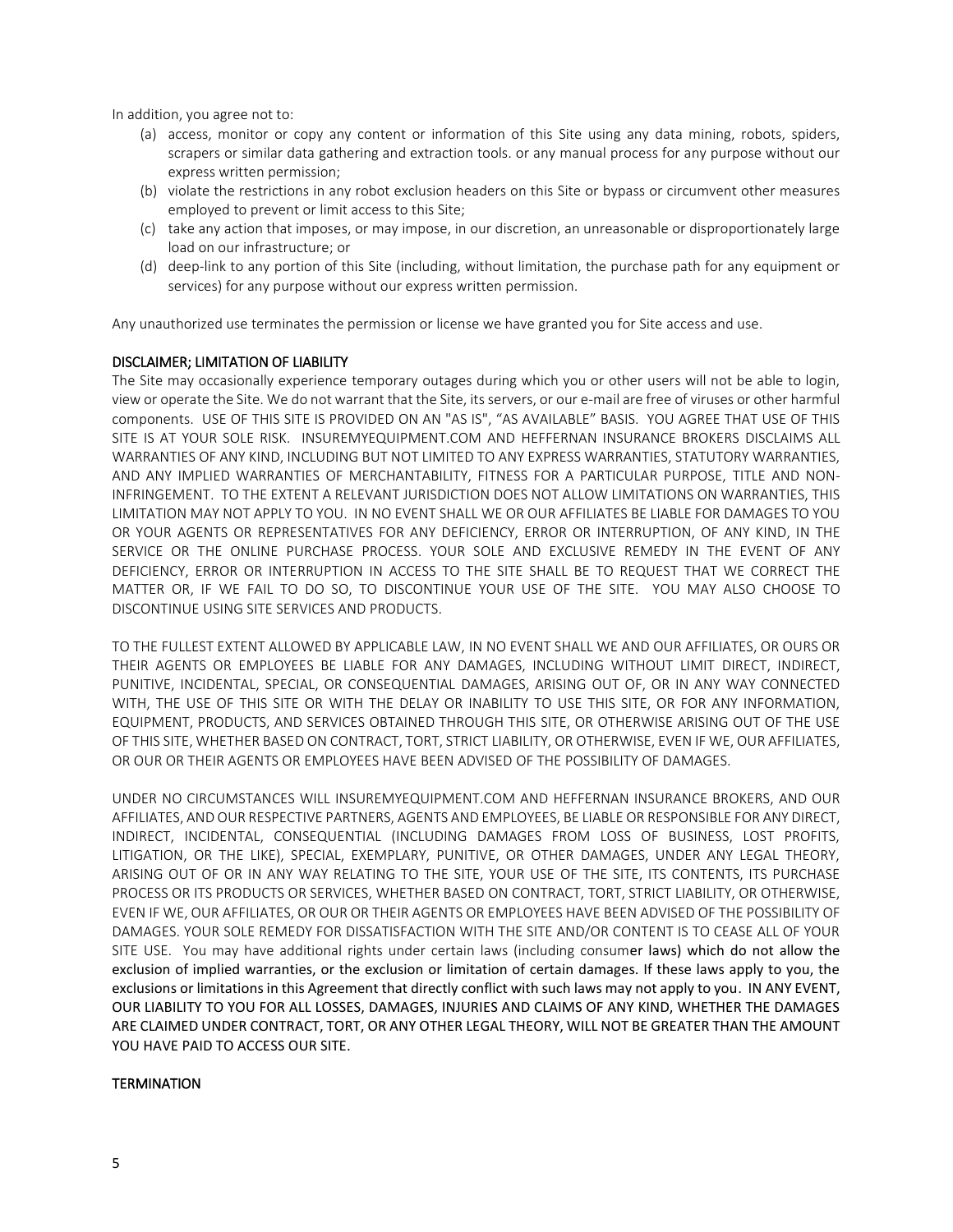In the event that we learn of, or have reasonable grounds to suspect, that the information you provided for Site registration is materially inaccurate, or that activity in violation of this Agreement has occurred within your Account, we can suspend or terminate all access to your Account or the services provided thereby without notice and refuse to authorize future Site use. In addition, we reserve the right to terminate this Agreement at any time, with or without notice, for any reason.

Termination of insurance provided through us is subject to the terms of cancellation provided on the Site and in the insurance policy. Any suspension or termination of Site access would be done in consideration of legal requirements and responsibilities in regard to any active insurance policy issued to you. Please contact us with any issues regarding your insurance coverage.

# SOFTWARE AVAILABLE ON THIS SITE

Any software that is made available to download from this Site ("Software") is the copyrighted work of us or third party licensors who provide such Software to us. Your use of such Software is governed by the terms of this Agreement and of any licensing agreement which accompanies or is included with the Software ("License Agreement"). You may not install or use any Software that is accompanied by or includes a License Agreement unless you first agree to the License Agreement terms. If there is a conflict between the terms of this Agreement and of the License Agreement, the latter terms will control. Any reproduction or redistribution of such Software is expressly prohibited and may result in civil and criminal penalties. For any such Software that is not accompanied by a License Agreement, we hereby grant to you a limited, personal, nontransferable license to use the Software for viewing and otherwise using this Site in accordance with this Agreement and for no other purpose. Without limiting the foregoing, copying or reproduction of the Software to any other server or location for further reproduction or redistribution is expressly prohibited. The Software is warranted, if at all, only according to the terms of the License Agreement, if any.

You acknowledge that the Software and any accompanying documentation and/or technical information are subject to applicable export control laws and regulations of the USA. You agree not to export or re-export the Software, directly or indirectly, to any countries that are subject to USA export restrictions.

## LINKS TO THIRD-PARTY SITES

This Site contains hyperlinks to websites belonging to or operated by parties other than us. Such hyperlinks are provided for your reference only. By making these links available, we are not endorsing third-party websites, their content, products, services or the owners of these third-party websites. We do not control such websites and are not responsible for their contents or your use of them. Our inclusion of hyperlinks to such websites does not imply any association with their operators.

We have not tested and make no representations regarding the correctness, performance or quality of any software found at any such third party sites. You should research and assess the risks which may be involved in accessing and using any software on the Internet before using it.

## TRADEMARK AND COPYRIGHT

This Site and its contents are protected under copyright laws of the United States and other countries and include trademarks of Heffernan Insurance Brokers and its affiliates.

Our trademarks may not be used in connection with any product or service that is not provided by us, in any manner that is likely to cause confusion among customers, or in any manner that disparages or discredits InsureMyEquipment.com, a division of Heffernan Insurance Brokers, or this Site. All other trademarks not owned by us that appear on this Site are the property of their respective owners, who may or may not be affiliated with, connected to, or sponsored by us or its affiliates.

You are granted a limited, revocable, and nonexclusive right to create a hyperlink to the home page of this Site so long as the link does not portray our Site, our vendors, or our or their products or services in a false, misleading, derogatory, or otherwise offensive matter. You may not use our logo or other proprietary graphic or trademark as part of the link without express written permission. You may not frame or utilize framing techniques to enclose any trademark, logo,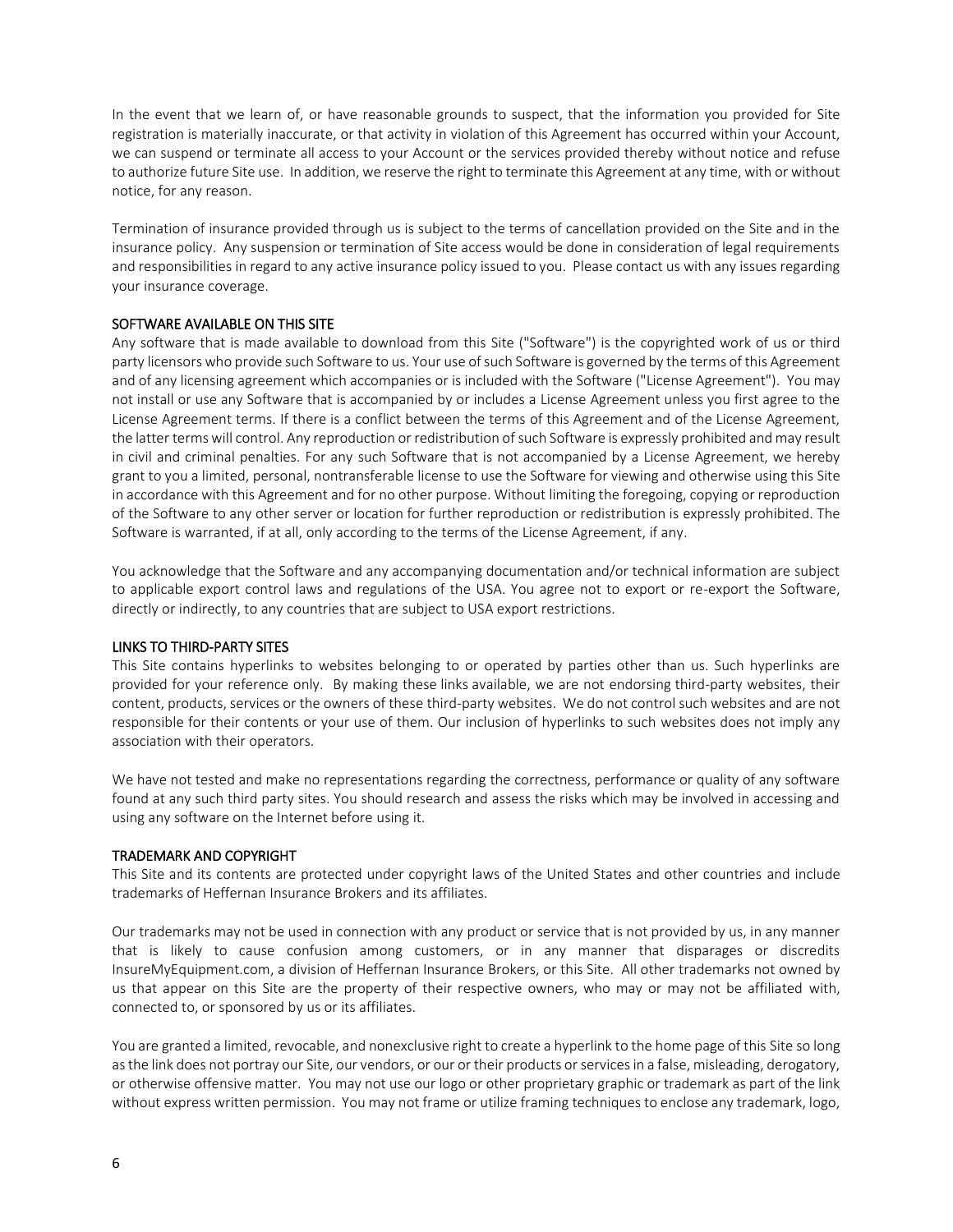or other proprietary information (including images, text, page layout, or form) of us or our vendors without our or their express written consent. You may not use any meta tags or any other "hidden text" utilizing the Site name or trademarks without our express written consent.

We and our affiliates and agents respect the intellectual property of others. If you believe that your work has been copied in a way that constitutes copyright infringement, or your intellectual property rights have otherwise been violated, and is accessible on this Site or through this service, you may notify our copyright agent, as set forth in the Digital Millennium Copyright Act of 1998 ("DMCA"). Provide the following information when providing notice of any claimed copyright infringement:

- 1) A physical or electronic signature of a person authorized to act on behalf of the copyright owner Identification of the copyrighted work claimed to have been infringed;
- 2) Identification of the material that is claimed to be infringing or to be the subject of the infringing activity and that is to be removed or access to which is to be disabled as well as information reasonably sufficient to permit us to locate the material;
- 3) Information reasonably sufficient to permit the service provider to contact the complaining party, such as an address, telephone number, and, if available, an electronic mail address;
- 4) A statement that the complaining party has a good faith belief that use of the material in the manner complained of is not authorized by the copyright owner, its agent, or law;
- 5) A statement that the information in the notification is accurate, and under penalty of perjury, that the complaining party is authorized to act on behalf of the owner of an exclusive right that is allegedly infringed.

The above information must be submitted as a written notification to our Copyright Agent:

Heffernan Insurance Brokers (at www.heffgroup.com) P.O. Box 5608, Walnut Creek, CA 94596 (213) 785-6929 Facsimile:(925) 934-8278

WE CAUTION YOU THAT UNDER FEDERAL LAW, IF YOU KNOWINGLY MISREPRESENT THAT ONLINE MATERIAL IS INFRINGING, YOU MAY BE SUBJECT TO CIVIL PENALTIES. THESE INCLUDE MONETARY DAMAGES, COURT COSTS, AND ATTORNEYS' FEES INCURRED BY US, BY ANY COPYRIGHT OWNER, OR BY ANY COPYRIGHT OWNER'S LICENSEE THAT IS INJURED AS A RESULT OF OUR RELYING UPON YOUR MISREPRESENTATION. YOU MAY ALSO BE SUBJECT TO CRIMINAL PROSECUTION FOR PERJURY. This information should not be construed as legal advice, for further details on the information required for valid DMCA notifications, see 17 U.S.C. 512(c)(3).

NOTE: This information is provided exclusively for notifying the service providers referenced above that your copyrighted material(s) might have been infringed. All other inquiries, including technical requests, reports of email abuse and third party reports of piracy, will not receive a response through this process.

# RELATIONSHIP OF THE PARTIES

Except in regard to the purchase of insurance on this Site, in which instance we act as your insurance broker in regard to the coverage purchased, nothing contained in this Agreement or your use of the Site shall be construed to constitute either party as a partner, joint venturer, employee or agent of the other party, nor shall either party hold itself out as such. Neither party has any right or authority to incur, assume or create, in writing or otherwise, any warranty, liability or other obligation of any kind, express or implied, in the name of or on behalf of the other party, it being intended by both parties that each shall remain independent contractors responsible for their own actions.

# **BLOCKSCORE**

InsureMyEquipment.com website may use Blockscore, Inc. services which allow us to verify and authenticate consumer and business information. Blockscore is not a consumer report as defined by the Fair Credit Reporting Act or similar law and we do not use Blockscore, Inc. as a source for determining eligibility of insurance coverage.